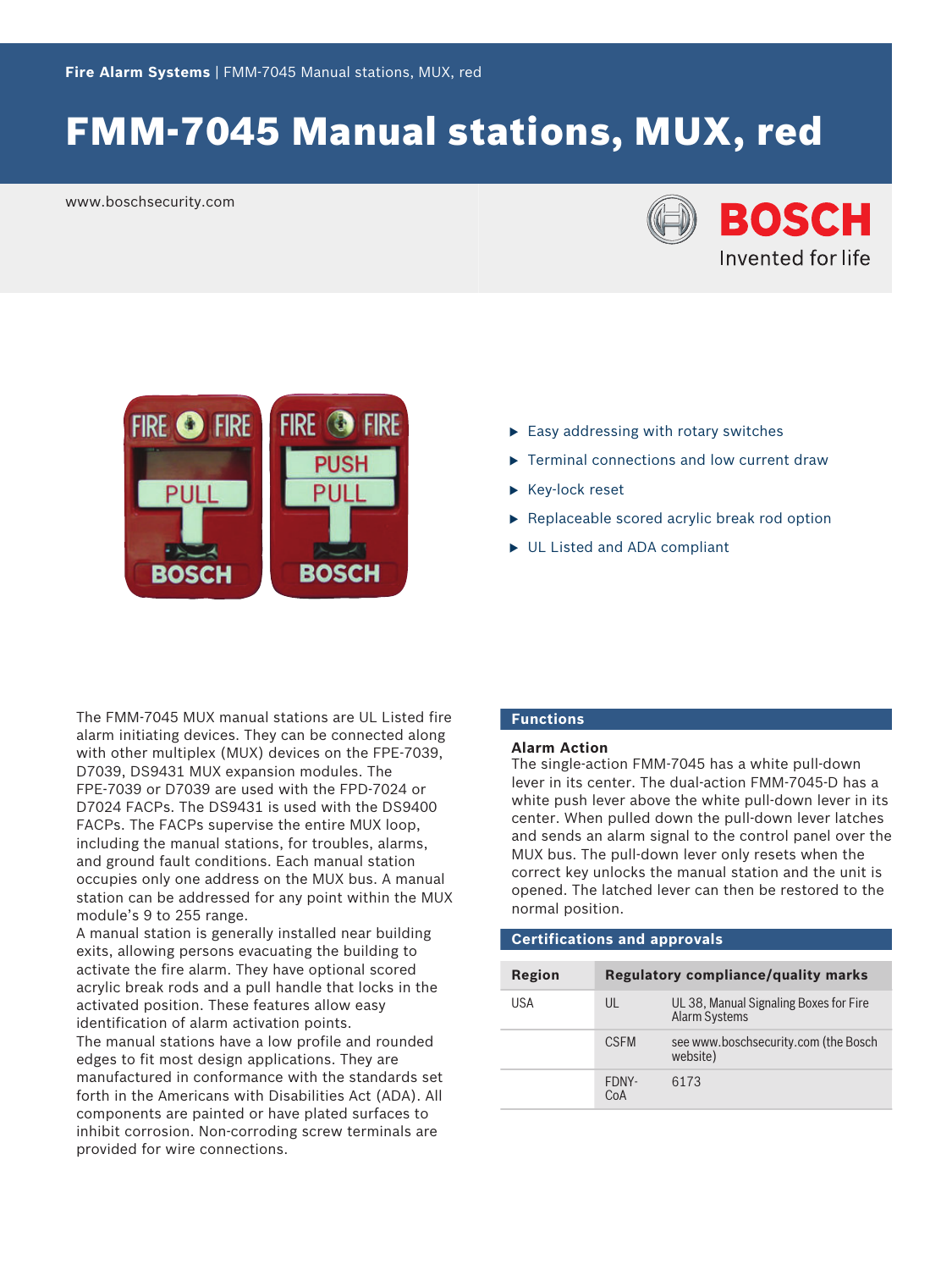## **Installation/configuration notes**

## **Compatibility Information**

The following table lists control panels compatible with these manual stations:

## **Control Panels**

## Active products:

FPD-7024 with an FPE-7039 or D7039 MUX expansion module

## Legacy products:

D7024 (firmware revision 2.0 or greater) with a D7039 MUX expansion module

DS9400 (firmware revision 2.0 or greater) with a DS9431 Multiplex Expander, Fire

## **Addressing**

Addresses are set using three rotary switches. For programming information, refer to the appropriate FACPs *Installation Instructions*.

### **Mounting**

The manual stations are for indoor use only.

#### **Notice** j.

Use a pull station from the FMM‑100 family rated for the environment for outdoor use or in an unheated area. Wire the manual station to a MUX module within the interior of the building.

The manual stations:

- Surface mount on the FMM-100DBB-R Surface-mount Deep Back Box
- Flush or surface mount on a 3 in. x 2 in. x 3½ in. device box (like a Steel City CXWLE)
- Flush mount on a 4 in.  $x$  2 1/8 in. square box with a 5/8 in. mud ring. (Like the Steel City 52171 box and Steel City 52-C-14-5/8 mud ring.)
- Flush mount on a standard four-inch square back box with a single‑gang mud ring. The total depth of the box must be at least 2.25 in. (5.7 cm)

### **Notice** i

These manual stations fit an FMM-100DBB-R Back box, but do not fit an FMM-100BB-R Back Box.

## **Wiring**

The terminal block accepts wiring up to 12 AWG (ISO 4 mm<sup>2</sup> ) in diameter.

For MUX wiring information, refer to the FPE-7039, *D7039,* or the DS9431 *Installation Instructions*.

## **WARNING**

This product can expose you to chemicals including lead, which is known to the State of California to cause cancer and birth defects or other reproductive harm. For more information go to: [www.P65Warnings.ca.gov.](http://www.P65Warnings.ca.gov)

## **Technical specifications**

## **Electrical**

| Mux Bus Average<br>Current Draw (alarm and<br>standby) | $0.55 \text{ mA}$                           |
|--------------------------------------------------------|---------------------------------------------|
| Voltage (operating)                                    | 12 VDC nominal (provided by the MUX<br>bus) |

## **Environmental**

| <b>Fnvironment</b>                                | Dry, indoor                                                                                                     |  |
|---------------------------------------------------|-----------------------------------------------------------------------------------------------------------------|--|
| Radio Frequency<br>Interference (RFI)<br>Immunity | No alarm on critical frequencies in the<br>range from 26 MHz to 950 MHz at field<br>strengths less than 30 V/m. |  |
| Temperature<br>(operating)                        | +32°F to +120°F (0°C to +49°C)                                                                                  |  |
| <b>Mechanical</b>                                 |                                                                                                                 |  |
| Dimensions $(L \times W \times H)$                | 4.75 in. x 3.75 in. x 3.25 in.<br>$(12 \text{ cm} \times 9.5 \text{ cm} \times 8.2 \text{ cm})$                 |  |
| Material                                          | Die cast zinc alloy and steel                                                                                   |  |

| Weight |                          |
|--------|--------------------------|
| Gross  | $0.606$ kg $(1.34$ lb.)  |
| Net    | $0.420$ kg $(14.82$ oz.) |

## **Ordering information**

**FMM-7045 Multiplex manual station, single, red** The single-action manual station is UL listed and meets Americans with Disabilities Act (ADA) requirements. An address on the polling circuit is easily set with rotary switches. The pull-down handle locks in the activated position. It is reset by opening the unit with a key and then relocking it. Order number **FMM-7045**

**FMM-7045-D Multiplex manual station, double, red** The double‑action manual station is UL listed and meets Americans with Disabilities Act (ADA) requirements. An address on the polling circuit is easily set with rotary switches. The pull-down handle locks in the activated position. It is reset by opening the unit with a key and then relocking it. Order number **FMM-7045-D**